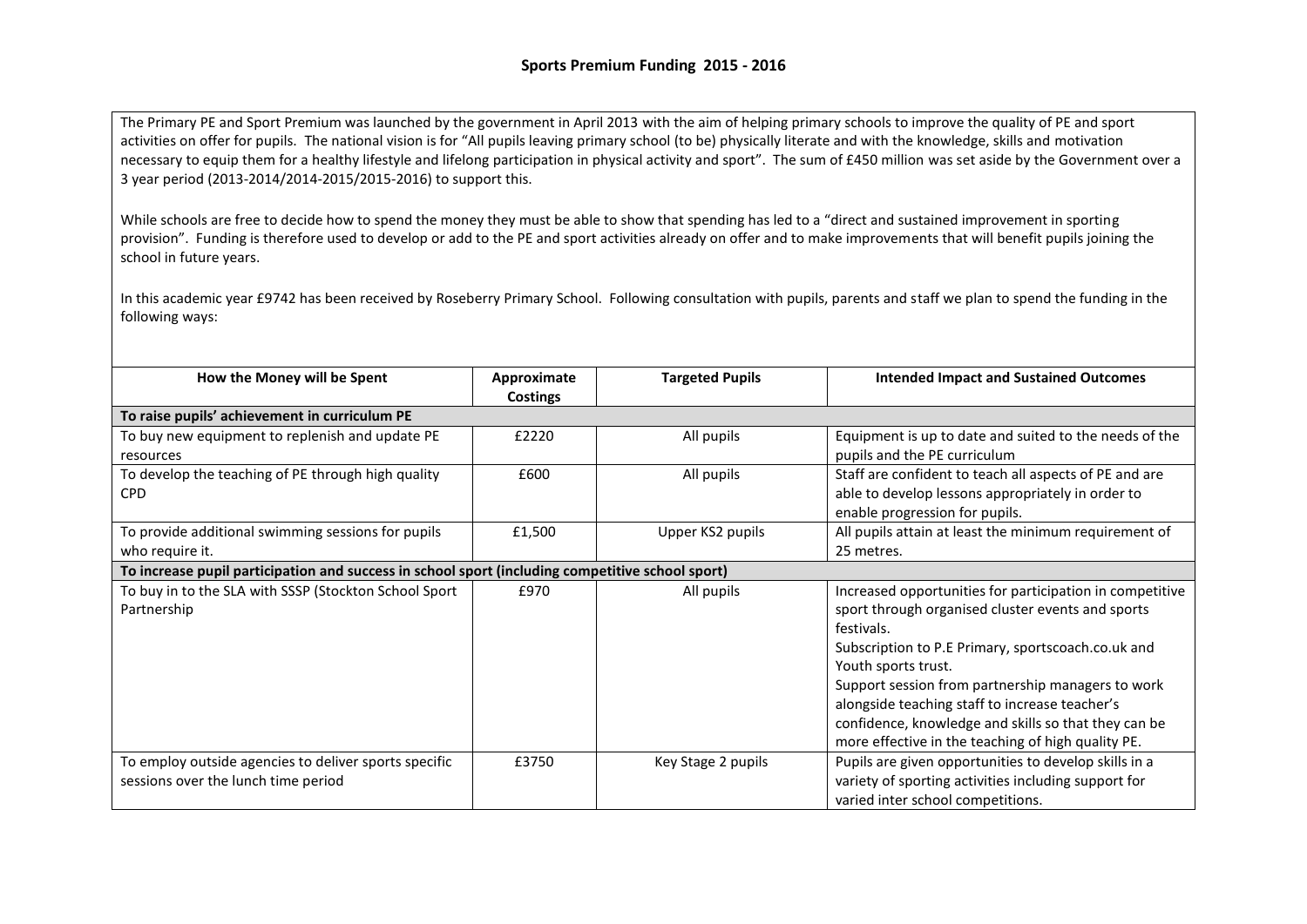| To support with travel arrangement to and from              | £50 per         | Key Stage 2 pupils                  | Pupils are able to attend competitions. Pupils gain       |  |  |
|-------------------------------------------------------------|-----------------|-------------------------------------|-----------------------------------------------------------|--|--|
| competitions within the locality, Stockton and Tees         | competition     |                                     | experience of taking part in competitive sport.           |  |  |
| Valley.                                                     | $13 \times £50$ |                                     |                                                           |  |  |
|                                                             | £650            |                                     |                                                           |  |  |
| To improve pupils' engagement in healthy, active lifestyles |                 |                                     |                                                           |  |  |
| To support the development of play at lunchtime             | £100            | All pupils                          | Pupils are encouraged to take part in an active           |  |  |
| through training for the lunchtime supervisors              |                 |                                     | lunchtime.                                                |  |  |
| To buy new equipment for use on the playgrounds.            | £1,000          | All pupils                          | Pupils have equipment they want to play with              |  |  |
|                                                             |                 |                                     | encouraging them to be active at playtimes                |  |  |
| To organise an outdoor activity week of adventurous         | £4,020          | To target Year 5 and 6 pupils who   | Pupils are encouraged to take part in/experience          |  |  |
| activities at Tees Barrage.                                 |                 | find it difficult to access a range | outdoor/adventurous activities. Pupil's confidence and    |  |  |
|                                                             |                 | of activities outside of school     | motivation to take part in further physical activity and  |  |  |
|                                                             |                 | during the school term or during    | sport is increased.                                       |  |  |
|                                                             |                 | school holidays. Specifically (FSM) |                                                           |  |  |
| To organise an extensive range of afterschool clubs         | £3,750          | Key Stage 1 and 2                   | Pupils are given opportunities to take part in a range of |  |  |
| including hiring of specialist coaches                      |                 |                                     | activities outside the normal school day.                 |  |  |
|                                                             |                 |                                     | Range of activities is organised to target non-active     |  |  |
|                                                             |                 |                                     | pupils                                                    |  |  |
| To establish and sustain Change4life clubs                  | £800            | Key Stage 1 and 2                   | To target non-active pupils and invite them in a club to  |  |  |
|                                                             |                 |                                     | increase their activity levels.                           |  |  |
|                                                             |                 |                                     | To create new opportunities for pupils to take on         |  |  |
|                                                             |                 |                                     | leadership roles and become ambassadors of health as      |  |  |
|                                                             |                 |                                     | Change4life Champions.                                    |  |  |